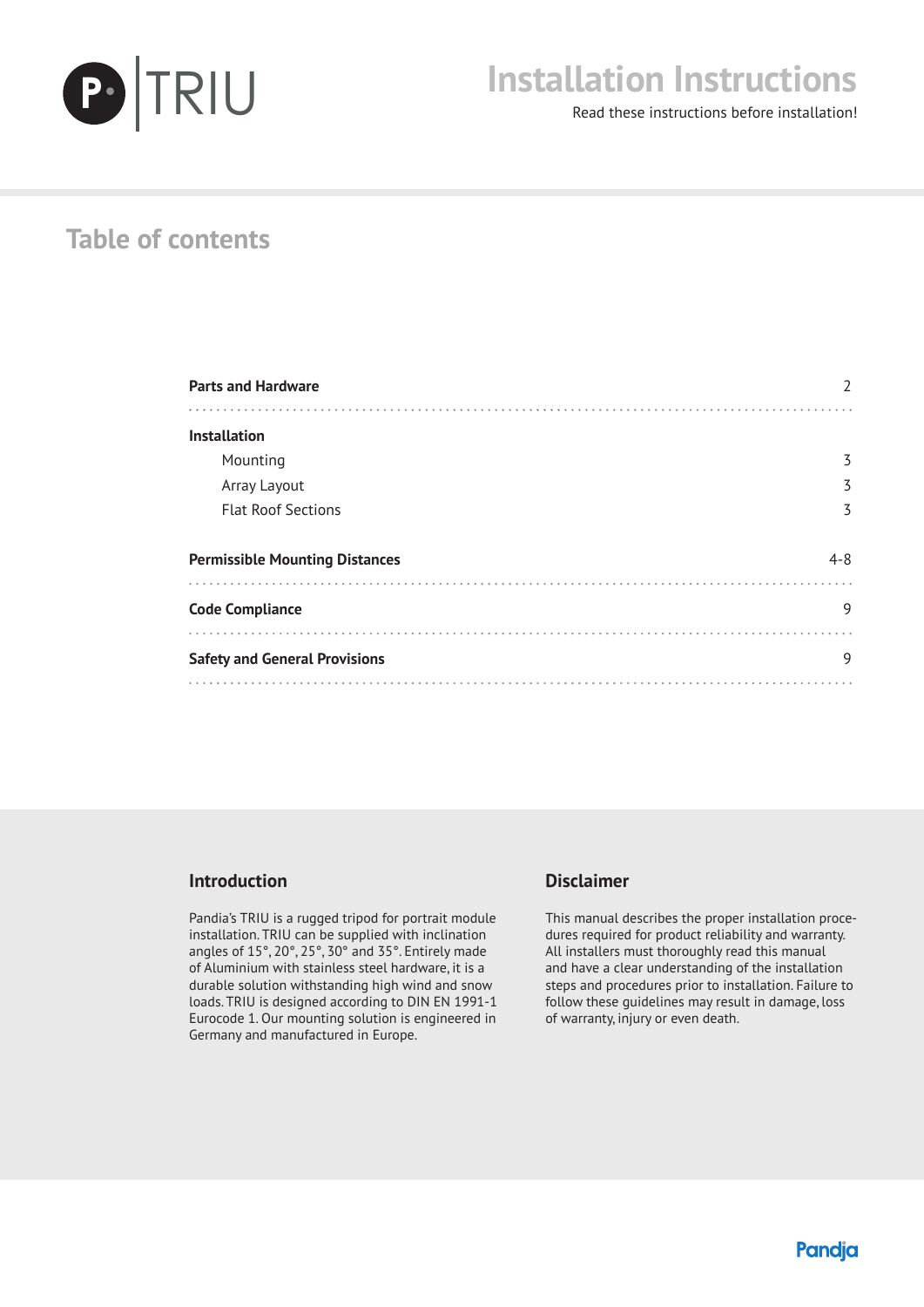



**Wrench WS 13 mm**

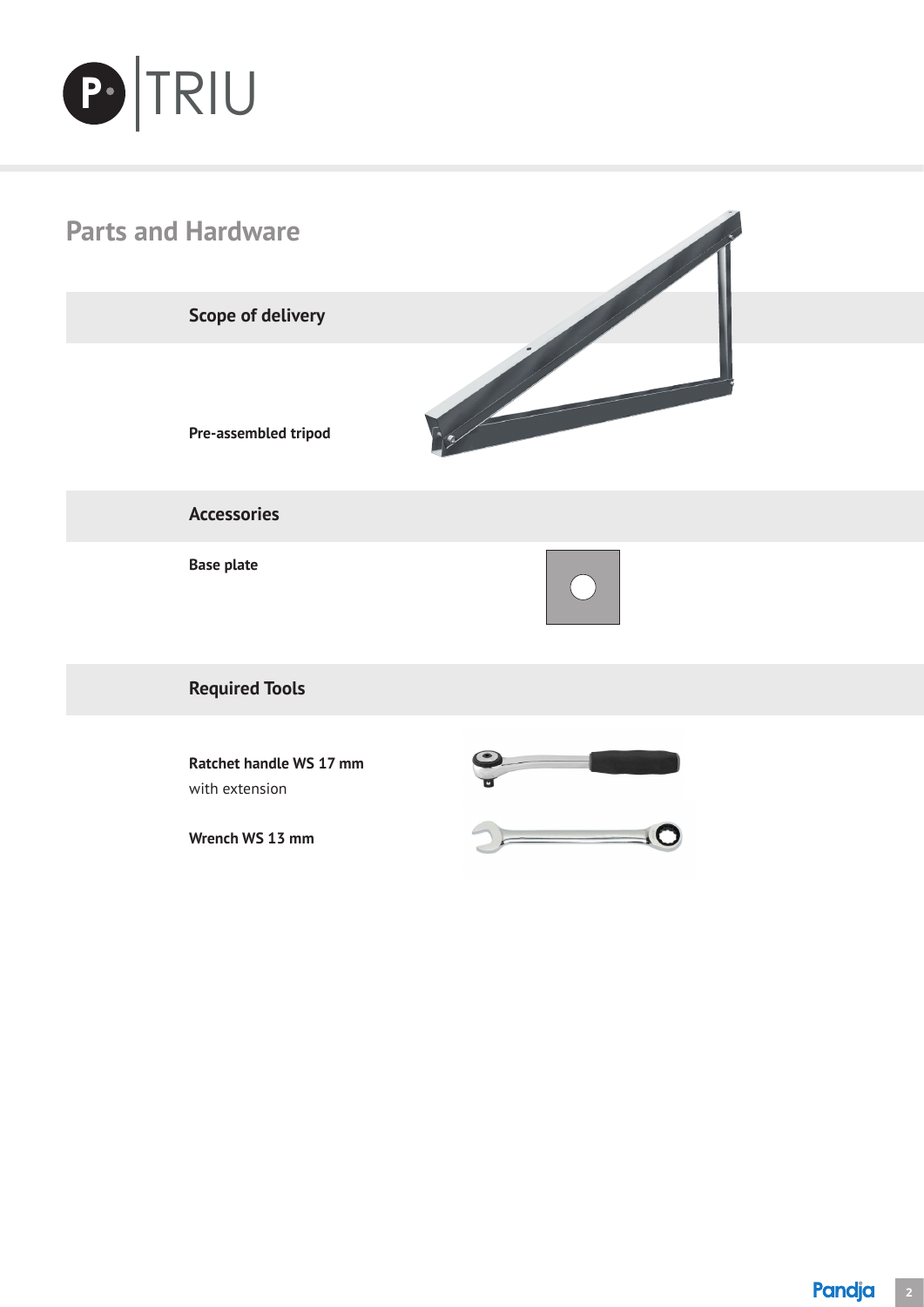| PTRIU               |                                                                                                                                                                                                                                                                                                                                                            |                                                                                                                                                                                                                                                                                                              |
|---------------------|------------------------------------------------------------------------------------------------------------------------------------------------------------------------------------------------------------------------------------------------------------------------------------------------------------------------------------------------------------|--------------------------------------------------------------------------------------------------------------------------------------------------------------------------------------------------------------------------------------------------------------------------------------------------------------|
| <b>Installation</b> |                                                                                                                                                                                                                                                                                                                                                            | distance between slot 775 mm<br>1180 mm                                                                                                                                                                                                                                                                      |
| <b>Mounting</b>     | Unfold the pre-assembled tripod and fix the rear<br>support with enclosed M8 screw and M8 nut.<br>Tighten carefully and flush with belts (max 5 Nm).<br>For ground/roof attachment use slots Ø11x30 mm<br>with screws M10, nuts M10 ISO 4032 and washers<br>M10 ISO 7089. For ground/roof attachment with<br>srews M8 use nuts M8 ISO 4032, washers M8 ISO | 7089 and Aluminium base plates 25x25x5 mm<br>additionally (see Accessories).<br>Use holes Ø11 mm and screws M10 to attach<br>module mounting rails.<br><b>WARNING:</b> Diagonal supports may have to be in-<br>stalled due to site specific requirements (not scope of<br>delivery and static calculations). |
| <b>Array Layout</b> | The maximum mounting distance between TRIU<br>tripods in a row is dependent on<br>building dimensions<br>position of PV generator on the roof<br>module inclination angle<br>wind and snow loads                                                                                                                                                           | Determine projected area on flat roof (see Flat<br>Roof Sections).<br>Determine permissible mounting distance between<br>tripods, based on chosen module inclination angle,<br>wind and snow loads (see Permissible Mounting<br>Distances, page 4-8).                                                        |

#### **Flat Roof sections**



f = L or 2x roof height, lower figure applies

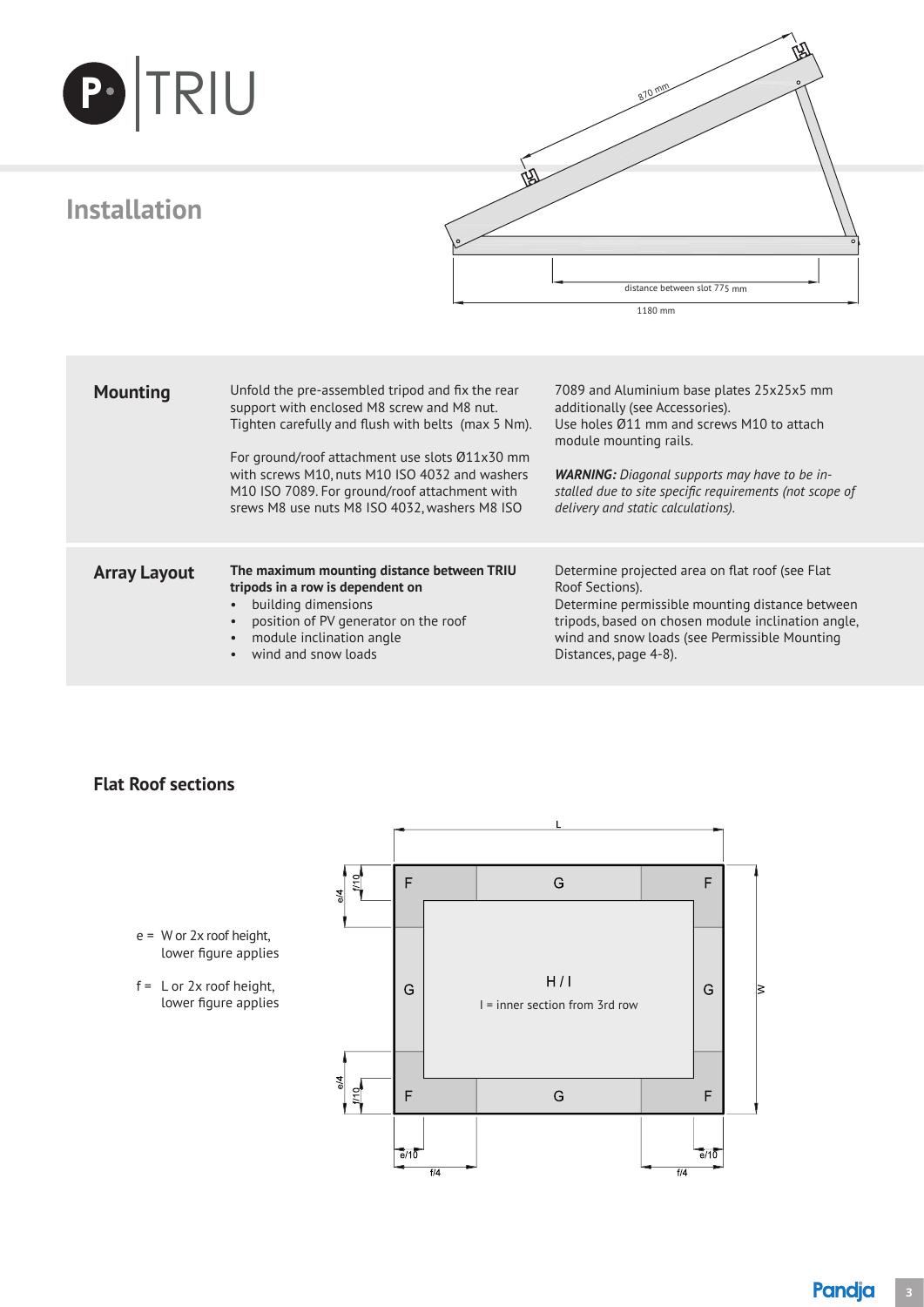

# **Permissible Mounting Distances [m]**

### 5° Module Inclination **15° Module Inclination**

| value of<br>basic wind<br>speed $v_{b,0}$ | basic wind<br>speed pres-<br>sure $q_{b,0}$ | wind gust<br>pressure q <sub>n</sub><br>[kN/m <sup>2</sup> ] | top wind<br>speed<br>[m/s] | roof<br>sections                                                                                                                                                                                                                                                                                                                                                                                                                                      |                              |                              |                              | snow load<br>$S_k$ [kN/m <sup>2</sup> ] | (based on horizontal plane)  |                              |                              |
|-------------------------------------------|---------------------------------------------|--------------------------------------------------------------|----------------------------|-------------------------------------------------------------------------------------------------------------------------------------------------------------------------------------------------------------------------------------------------------------------------------------------------------------------------------------------------------------------------------------------------------------------------------------------------------|------------------------------|------------------------------|------------------------------|-----------------------------------------|------------------------------|------------------------------|------------------------------|
| [m/s]                                     | [kN/m <sup>2</sup> ]                        |                                                              |                            |                                                                                                                                                                                                                                                                                                                                                                                                                                                       | 0.00                         | 0.65                         | 0.85                         | 1.10                                    | 1.65                         | 2.00                         | 3.10                         |
| 22.5                                      | 0.32                                        | 0.50                                                         | 28.28                      | H<br>G<br>F                                                                                                                                                                                                                                                                                                                                                                                                                                           | 2.00<br>2.00<br>1.49<br>1.25 | 2.00<br>2.00<br>1.49<br>1.25 | 2.00<br>2.00<br>1.49<br>1.25 | 2.00<br>2.00<br>1.49<br>1.25            | 1.68<br>1.86<br>1.49<br>1.25 | 1.46<br>1.60<br>1.46<br>1.25 | 1.04<br>1.10<br>1.04<br>1.04 |
| 25.00                                     | 0.39                                        | 0.65                                                         | 32.25                      | H<br>G<br>F                                                                                                                                                                                                                                                                                                                                                                                                                                           | 1.59<br>2.00<br>1.15<br>0.96 | 1.59<br>2.00<br>1.15<br>0.96 | 1.59<br>2.00<br>1.15<br>0.96 | 1.59<br>2.00<br>1.15<br>0.96            | 1.57<br>1.77<br>1.15<br>0.96 | 1.38<br>1.53<br>1.15<br>0.96 | 1.00<br>1.08<br>1.00<br>0.96 |
| 25.00                                     | 0.39                                        | 0.85                                                         | 36.88                      | H<br>$\overline{1}$<br>G<br>F                                                                                                                                                                                                                                                                                                                                                                                                                         | 1.21<br>2.00<br>0.88<br>0.74 | 1.21<br>2.00<br>0.88<br>0.74 | 1.21<br>2.00<br>0.88<br>0.74 | 1.21<br>2.00<br>0.88<br>0.74            | 1.21<br>1.67<br>0.88<br>0.74 | 1.21<br>1.46<br>0.88<br>0.74 | 0.94<br>1.04<br>0.88<br>0.74 |
| 27.50                                     | 0.47                                        | 0.80                                                         | 35.78                      | H<br>$\mathsf{I}$<br>G<br>F                                                                                                                                                                                                                                                                                                                                                                                                                           | 1.29<br>2.00<br>0.93<br>0.78 | 1.29<br>2.00<br>0.93<br>0.78 | 1.29<br>2.00<br>0.93<br>0.78 | 1.29<br>2.00<br>0.93<br>0.78            | 1.29<br>1.70<br>0.93<br>0.78 | 1.28<br>1.48<br>0.93<br>0.78 | 0.96<br>1.05<br>0.93<br>0.78 |
| 27.50                                     | 0.47                                        | 1.05                                                         | 40.99                      | H<br>$\mathsf{I}$<br>G<br>F                                                                                                                                                                                                                                                                                                                                                                                                                           | 0.98<br>1.64<br>0.71<br>0.60 | 0.98<br>1.64<br>0.71<br>0.60 | 0.98<br>1.64<br>0.71<br>0.60 | 0.98<br>1.64<br>0.71<br>0.60            | 0.98<br>1.58<br>0.71<br>0.60 | 0.98<br>1.39<br>0.71<br>0.60 | 0.89<br>1.00<br>0.71<br>0.60 |
| 30.00                                     | 0.56                                        | 0.95                                                         | 38.99                      | $\overline{H}$<br>L<br>G<br>F                                                                                                                                                                                                                                                                                                                                                                                                                         | 1.09<br>2.00<br>0.79<br>0.66 | 1.09<br>2.00<br>0.79<br>0.66 | 1.09<br>2.00<br>0.79<br>0.66 | 1.09<br>2.00<br>0.79<br>0.66            | 1.09<br>1.62<br>0.79<br>0.66 | 1.09<br>1.42<br>0.79<br>0.66 | 0.92<br>1.02<br>0.79<br>0.66 |
| 30.00                                     | 0.56                                        | 1.25                                                         | 44.72                      | $\boldsymbol{\mathsf{H}}$<br>$\begin{array}{c} \rule{0pt}{2ex} \rule{0pt}{2ex} \rule{0pt}{2ex} \rule{0pt}{2ex} \rule{0pt}{2ex} \rule{0pt}{2ex} \rule{0pt}{2ex} \rule{0pt}{2ex} \rule{0pt}{2ex} \rule{0pt}{2ex} \rule{0pt}{2ex} \rule{0pt}{2ex} \rule{0pt}{2ex} \rule{0pt}{2ex} \rule{0pt}{2ex} \rule{0pt}{2ex} \rule{0pt}{2ex} \rule{0pt}{2ex} \rule{0pt}{2ex} \rule{0pt}{2ex} \rule{0pt}{2ex} \rule{0pt}{2ex} \rule{0pt}{2ex} \rule{0pt}{$<br>G<br>F | 0.83<br>1.38<br>0.60<br>0.50 | 0.83<br>1.38<br>0.60<br>0.50 | 0.83<br>1.38<br>0.60<br>0.50 | 0.83<br>1.38<br>0.60<br>0.50            | 0.83<br>1.38<br>0.60<br>0.50 | 0.83<br>1.32<br>0.60<br>0.50 | 0.83<br>0.97<br>0.60<br>0.50 |
| 30.00                                     | 0.56                                        | 1.40                                                         | 47.33                      | H<br>$\mathsf{I}$<br>G<br>F                                                                                                                                                                                                                                                                                                                                                                                                                           | 0.74<br>1.23<br>0.53<br>0.45 | 0.74<br>1.23<br>0.53<br>0.45 | 0.74<br>1.23<br>0.53<br>0.45 | 0.74<br>1.23<br>0.53<br>0.45            | 0.74<br>1.23<br>0.53<br>0.45 | 0.74<br>1.23<br>0.53<br>0.45 | 0.74<br>0.94<br>0.53<br>0.45 |

*WARNING: The indicated loads and distances between tripods are permissible for TRIU and may not coincide with the permissible span widths of the mounting rails. Follow requirements of the module mounting rail manufacturer.*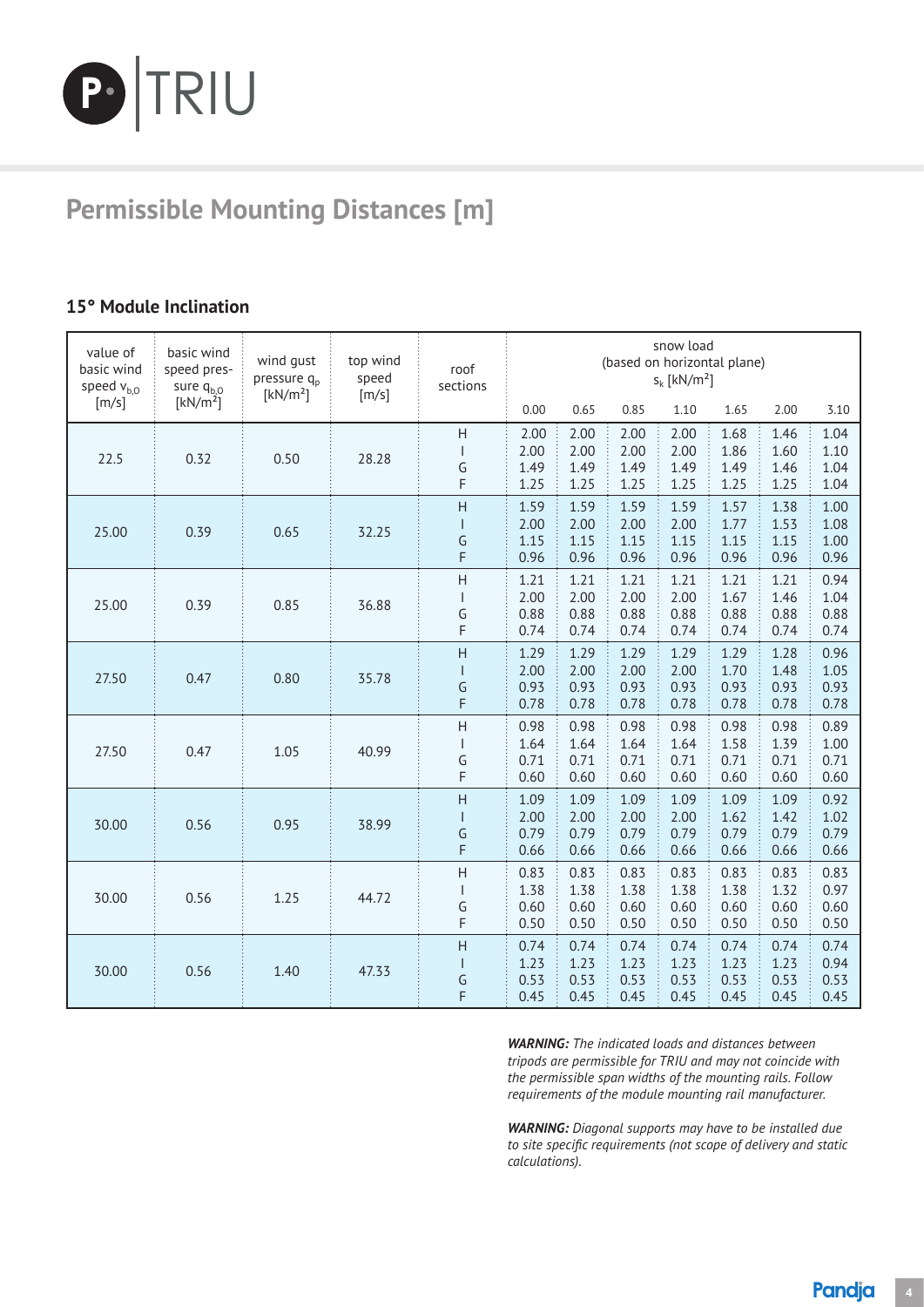

### 0° Module Inclination **20° Module Inclination**

| value of<br>basic wind<br>speed $v_{b,0}$ | basic wind<br>speed pres-<br>sure q <sub>b,0</sub> | wind gust<br>pressure q <sub>p</sub><br>[kN/m <sup>2</sup> ] | top wind<br>speed<br>[m/s] | roof<br>sections                                     |                              |                              |                              | snow load<br>$S_k$ [kN/m <sup>2</sup> ] | (based on horizontal plane)  |                              |                              |
|-------------------------------------------|----------------------------------------------------|--------------------------------------------------------------|----------------------------|------------------------------------------------------|------------------------------|------------------------------|------------------------------|-----------------------------------------|------------------------------|------------------------------|------------------------------|
| [m/s]                                     | [kN/m <sup>2</sup> ]                               |                                                              |                            |                                                      | 0.00                         | 0.65                         | 0.85                         | 1.10                                    | 1.65                         | 2.00                         | 3.10                         |
| 22.5                                      | 0.32                                               | 0.50                                                         | 28.28                      | H<br>G<br>F                                          | 2.00<br>2.00<br>1.49<br>1.25 | 2.00<br>2.00<br>1.49<br>1.25 | 2.00<br>2.00<br>1.49<br>1.25 | 2.00<br>2.00<br>1.49<br>1.25            | 1.73<br>1.90<br>1.49<br>1.25 | 1.51<br>1.62<br>1.34<br>1.25 | 1.06<br>1.11<br>1.06<br>1.06 |
| 25.00                                     | 0.39                                               | 0.65                                                         | 32.25                      | $\overline{H}$<br>G<br>F                             | 1.59<br>2.00<br>1.15<br>0.96 | 1.59<br>2.00<br>1.15<br>0.96 | 1.59<br>2.00<br>1.15<br>0.96 | 1.59<br>2.00<br>1.15<br>0.96            | 1.56<br>1.83<br>1.15<br>0.96 | 1.42<br>1.57<br>1.15<br>0.96 | 1.02<br>1.09<br>1.02<br>0.96 |
| 25.00                                     | 0.39                                               | 0.85                                                         | 36.88                      | $\overline{H}$<br>G<br>F                             | 1.21<br>2.00<br>0.88<br>0.74 | 1.21<br>2.00<br>0.88<br>0.74 | 1.21<br>2.00<br>0.88<br>0.74 | 1.21<br>2.00<br>0.88<br>0.74            | 1.21<br>1.73<br>0.88<br>0.74 | 1.21<br>1.50<br>0.88<br>0.74 | 0.97<br>1.06<br>0.88<br>0.74 |
| 27.50                                     | 0.47                                               | 0.80                                                         | 35.78                      | $\overline{H}$<br>$\mathbf{I}$<br>G<br>F             | 1.29<br>2.00<br>0.93<br>0.78 | 1.29<br>2.00<br>0.93<br>0.78 | 1.29<br>2.00<br>0.93<br>0.78 | 1.29<br>2.00<br>0.93<br>0.78            | 1.29<br>1.75<br>0.93<br>0.78 | 1.29<br>1.52<br>0.93<br>0.78 | 0.98<br>1.06<br>0.93<br>0.78 |
| 27.50                                     | 0.47                                               | 1.05                                                         | 40.99                      | $\overline{H}$<br>$\overline{\phantom{a}}$<br>G<br>F | 0.98<br>1.64<br>0.71<br>0.60 | 0.98<br>1.64<br>0.71<br>0.60 | 0.98<br>1.64<br>0.71<br>0.60 | 0.98<br>1.64<br>0.71<br>0.60            | 0.98<br>1.63<br>0.71<br>0.60 | 0.98<br>1.43<br>0.71<br>0.60 | 0.92<br>1.03<br>0.71<br>0.60 |
| 30.00                                     | 0.56                                               | 0.95                                                         | 38.99                      | $\overline{H}$<br>$\mathsf{I}$<br>G<br>F             | 1.09<br>2.00<br>0.79<br>0.66 | 1.09<br>2.00<br>0.79<br>0.66 | 1.09<br>2.00<br>0.79<br>0.66 | 1.09<br>2.00<br>0.79<br>0.66            | 1.09<br>1.68<br>0.79<br>0.66 | 1.09<br>1.47<br>0.79<br>0.66 | 0.95<br>1.04<br>0.79<br>0.66 |
| 30.00                                     | 0.56                                               | 1.25                                                         | 44.72                      | $\overline{H}$<br>$\overline{\phantom{a}}$<br>G<br>F | 0.83<br>1.38<br>0.60<br>0.50 | 0.83<br>1.38<br>0.60<br>0.50 | 0.83<br>1.38<br>0.60<br>0.50 | 0.83<br>1.38<br>0.60<br>0.50            | 0.83<br>1.38<br>0.60<br>0.50 | 0.83<br>1.37<br>0.60<br>0.50 | 0.83<br>1.00<br>0.60<br>0.50 |
| 30.00                                     | 0.56                                               | 1.40                                                         | 47.33                      | H<br>$\mathsf{I}$<br>G<br>F                          | 0.74<br>1.23<br>0.53<br>0.45 | 0.74<br>1.23<br>0.53<br>0.45 | 0.74<br>1.23<br>0.53<br>0.45 | 0.74<br>1.23<br>0.53<br>0.45            | 0.74<br>1.23<br>0.53<br>0.45 | 0.74<br>1.23<br>0.53<br>0.45 | 0.74<br>0.97<br>0.53<br>0.45 |

*WARNING: The indicated loads and distances between tripods are permissible for TRIU and may not coincide with the permissible span widths of the mounting rails. Follow requirements of the module mounting rail manufacturer.*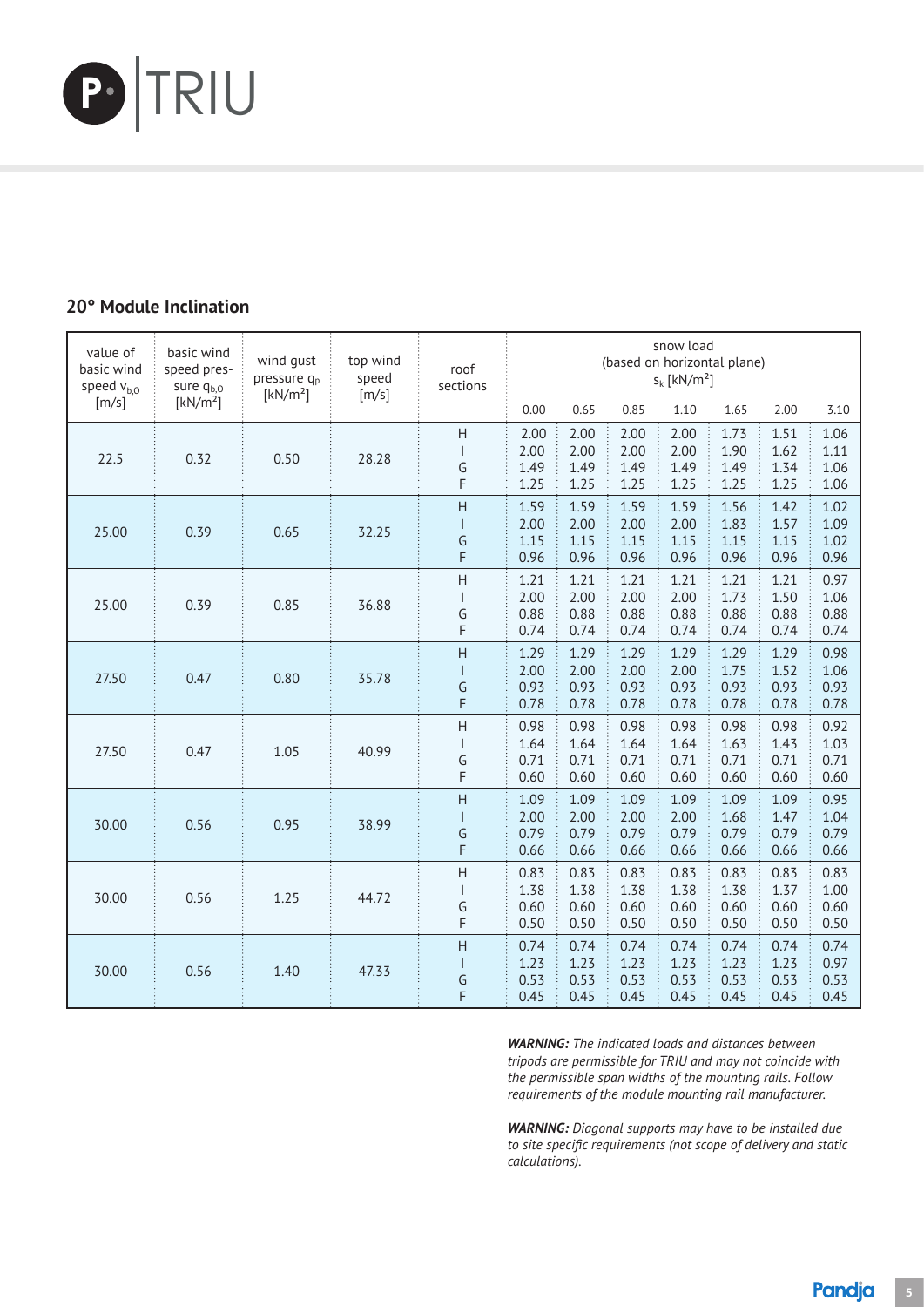

### 5° Module Inclination **25° Module Inclination**

| value of<br>basic wind<br>speed $v_{b,0}$ | basic wind<br>speed pres-<br>sure $q_{b,0}$ | wind gust<br>pressure q <sub>p</sub><br>[kN/m <sup>2</sup> ] | top wind<br>speed<br>[m/s] | roof<br>sections                                     |                              |                              |                              | snow load<br>$s_k$ [kN/m <sup>2</sup> ] | (based on horizontal plane)  |                              |                              |
|-------------------------------------------|---------------------------------------------|--------------------------------------------------------------|----------------------------|------------------------------------------------------|------------------------------|------------------------------|------------------------------|-----------------------------------------|------------------------------|------------------------------|------------------------------|
| [m/s]                                     | [kN/m <sup>2</sup> ]                        |                                                              |                            |                                                      | 0.00                         | 0.65                         | 0.85                         | 1.10                                    | 1.65                         | 2.00                         | 3.10                         |
| 22.5                                      | 0.32                                        | 0.50                                                         | 28.28                      | H<br>G<br>F                                          | 2.00<br>2.00<br>1.49<br>1.25 | 2.00<br>2.00<br>1.49<br>1.25 | 2.00<br>2.00<br>1.49<br>1.25 | 2.00<br>2.00<br>1.49<br>1.25            | 1.69<br>1.82<br>1.49<br>1.25 | 1.45<br>1.57<br>1.45<br>1.25 | 1.02<br>1.09<br>1.02<br>1.02 |
| 25.00                                     | 0.39                                        | 0.65                                                         | 32.25                      | $\overline{H}$<br>G<br>F                             | 1.66<br>2.00<br>1.15<br>0.96 | 1.66<br>2.00<br>1.15<br>0.96 | 1.66<br>2.00<br>1.15<br>0.96 | 1.66<br>2.00<br>1.15<br>0.96            | 1.60<br>1.76<br>1.15<br>0.96 | 1.39<br>1.50<br>1.15<br>0.96 | 0.98<br>1.06<br>0.98<br>0.96 |
| 25.00                                     | 0.39                                        | 0.85                                                         | 36.88                      | $\overline{H}$<br>G<br>F                             | 1.27<br>2.00<br>0.88<br>0.74 | 1.27<br>2.00<br>0.88<br>0.74 | 1.27<br>2.00<br>0.88<br>0.74 | 1.27<br>2.00<br>0.88<br>0.74            | 1.27<br>1.68<br>0.88<br>0.74 | 1.27<br>1.45<br>0.88<br>0.74 | 0.94<br>1.02<br>0.88<br>0.74 |
| 27.50                                     | 0.47                                        | 0.80                                                         | 35.78                      | H<br>$\mathsf{I}$<br>G<br>F                          | 1.35<br>2.00<br>0.93<br>0.78 | 1.35<br>2.00<br>0.93<br>0.78 | 1.35<br>2.00<br>0.93<br>0.78 | 1.35<br>2.00<br>0.93<br>0.78            | 1.35<br>1.70<br>0.93<br>0.78 | 1.32<br>1.46<br>0.93<br>0.78 | 0.95<br>1.03<br>0.93<br>0.78 |
| 27.50                                     | 0.47                                        | 1.05                                                         | 40.99                      | $\overline{H}$<br>$\overline{\phantom{a}}$<br>G<br>F | 1.03<br>1.71<br>0.71<br>0.60 | 1.03<br>1.71<br>0.71<br>0.60 | 1.03<br>1.71<br>0.71<br>0.60 | 1.03<br>1.71<br>0.71<br>0.60            | 1.03<br>1.61<br>0.71<br>0.60 | 1.03<br>1.40<br>0.71<br>0.60 | 0.90<br>0.98<br>0.71<br>0.60 |
| 30.00                                     | 0.56                                        | 0.95                                                         | 38.99                      | $\overline{H}$<br>$\mathsf{I}$<br>G<br>F             | 1.13<br>2.00<br>0.79<br>0.66 | 1.13<br>2.00<br>0.79<br>0.66 | 1.13<br>2.00<br>0.79<br>0.66 | 1.13<br>2.00<br>0.79<br>0.66            | 1.13<br>1.64<br>0.79<br>0.66 | 1.13<br>1.42<br>0.79<br>0.66 | 0.92<br>1.00<br>0.79<br>0.66 |
| 30.00                                     | 0.56                                        | 1.25                                                         | 44.72                      | $\overline{H}$<br>$\overline{\phantom{a}}$<br>G<br>F | 0.86<br>1.44<br>0.60<br>0.50 | 0.86<br>1.44<br>0.60<br>0.50 | 0.86<br>1.44<br>0.60<br>0.50 | 0.86<br>1.44<br>0.60<br>0.50            | 0.86<br>1.44<br>0.60<br>0.50 | 0.86<br>1.34<br>0.60<br>0.50 | 0.86<br>0.96<br>0.60<br>0.50 |
| 30.00                                     | 0.56                                        | 1.40                                                         | 47.33                      | H<br>$\mathsf{I}$<br>G<br>F                          | 0.77<br>1.28<br>0.53<br>0.45 | 0.77<br>1.28<br>0.53<br>0.45 | 0.77<br>1.28<br>0.53<br>0.45 | 0.77<br>1.28<br>0.53<br>0.45            | 0.77<br>1.28<br>0.53<br>0.45 | 0.77<br>1.28<br>0.53<br>0.45 | 0.77<br>0.94<br>0.53<br>0.45 |

*WARNING: The indicated loads and distances between tripods are permissible for TRIU and may not coincide with the permissible span widths of the mounting rails. Follow requirements of the module mounting rail manufacturer.*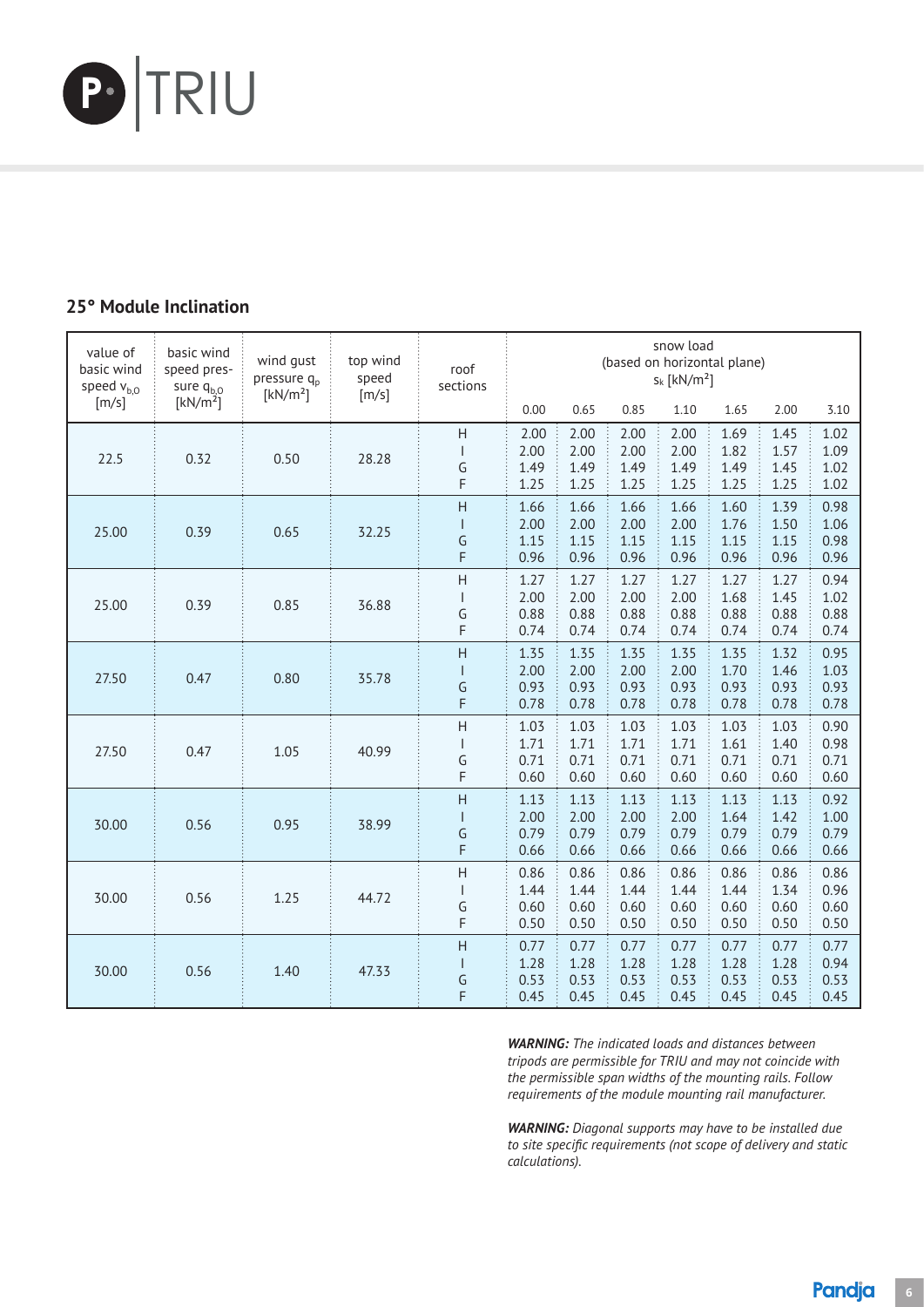

### 0° Module Inclination **30° Module Inclination**

| value of<br>basic wind<br>speed $v_{b,0}$ | basic wind<br>speed pres-<br>sure $q_{b,0}$ | wind qust<br>pressure q <sub>p</sub><br>[kN/m <sup>2</sup> ] | top wind<br>speed<br>[m/s] | roof<br>sections                                     |                              |                              |                              | snow load<br>$s_k$ [kN/m <sup>2</sup> ] | (based on horizontal plane)  |                              |                              |
|-------------------------------------------|---------------------------------------------|--------------------------------------------------------------|----------------------------|------------------------------------------------------|------------------------------|------------------------------|------------------------------|-----------------------------------------|------------------------------|------------------------------|------------------------------|
| [m/s]                                     | [kN/m <sup>2</sup> ]                        |                                                              |                            |                                                      | 0.00                         | 0.65                         | 0.85                         | 1.10                                    | 1.65                         | 2.00                         | 3.10                         |
| 22.5                                      | 0.32                                        | 0.50                                                         | 28.28                      | H<br>G<br>F                                          | 2.00<br>2.00<br>1.49<br>1.25 | 2.00<br>2.00<br>1.49<br>1.25 | 2.00<br>2.00<br>1.49<br>1.25 | 2.00<br>2.00<br>1.49<br>1.25            | 1.74<br>2.00<br>1.49<br>1.25 | 1.50<br>1.60<br>1.49<br>1.25 | 1.04<br>1.10<br>1.04<br>1.04 |
| 25.00                                     | 0.39                                        | 0.65                                                         | 32.25                      | H<br>G<br>F                                          | 1.66<br>2.00<br>1.15<br>0.96 | 1.66<br>2.00<br>1.15<br>0.96 | 1.66<br>2.00<br>1.15<br>0.96 | 1.66<br>2.00<br>1.15<br>0.96            | 1.64<br>1.81<br>1.15<br>0.96 | 1.43<br>1.55<br>1.15<br>0.96 | 1.01<br>1.07<br>1.01<br>0.96 |
| 25.00                                     | 0.39                                        | 0.85                                                         | 36.88                      | $\overline{H}$<br>G<br>F                             | 1.27<br>2.00<br>0.88<br>0.74 | 1.27<br>2.00<br>0.88<br>0.74 | 1.27<br>2.00<br>0.88<br>0.74 | 1.27<br>2.00<br>0.88<br>0.74            | 1.27<br>1.73<br>0.88<br>0.74 | 1.27<br>1.49<br>0.88<br>0.74 | 0.97<br>1.04<br>0.88<br>0.74 |
| 27.50                                     | 0.47                                        | 0.80                                                         | 35.78                      | $\overline{H}$<br>G<br>F                             | 1.35<br>2.00<br>0.93<br>0.78 | 1.35<br>2.00<br>0.93<br>0.78 | 1.35<br>2.00<br>0.93<br>0.78 | 1.35<br>2.00<br>0.93<br>0.78            | 1.35<br>1.75<br>0.93<br>0.78 | 1.34<br>1.51<br>0.93<br>0.78 | 0.98<br>1.05<br>0.93<br>0.78 |
| 27.50                                     | 0.47                                        | 1.05                                                         | 40.99                      | Η<br>$\overline{\phantom{a}}$<br>G<br>F              | 1.03<br>1.71<br>0.71<br>0.60 | 1.03<br>1.71<br>0.71<br>0.60 | 1.03<br>1.71<br>0.71<br>0.60 | 1.03<br>1.71<br>0.71<br>0.60            | 1.03<br>1.65<br>0.71<br>0.60 | 1.03<br>1.44<br>0.71<br>0.60 | 0.93<br>1.01<br>0.71<br>0.60 |
| 30.00                                     | 0.56                                        | 0.95                                                         | 38.99                      | H<br>$\overline{\phantom{a}}$<br>G<br>F              | 1.13<br>2.00<br>0.79<br>0.66 | 1.13<br>2.00<br>0.79<br>0.66 | 1.13<br>2.00<br>0.79<br>0.66 | 1.13<br>2.00<br>0.79<br>0.66            | 1.13<br>1.69<br>0.79<br>0.66 | 1.13<br>1.46<br>0.79<br>0.66 | 0.95<br>1.03<br>0.79<br>0.66 |
| 30.00                                     | 0.56                                        | 1.25                                                         | 44.72                      | $\overline{H}$<br>$\overline{\phantom{a}}$<br>G<br>F | 0.86<br>1.44<br>0.60<br>0.50 | 0.86<br>1.44<br>0.60<br>0.50 | 0.86<br>1.44<br>0.60<br>0.50 | 0.86<br>1.44<br>0.60<br>0.50            | 0.86<br>1.44<br>0.60<br>0.50 | 0.86<br>1.38<br>0.60<br>0.50 | 0.86<br>0.99<br>0.60<br>0.50 |
| 30.00                                     | 0.56                                        | 1.40                                                         | 47.33                      | H<br>$\mathsf{I}$<br>G<br>F                          | 0.77<br>1.28<br>0.53<br>0.45 | 0.77<br>1.28<br>0.53<br>0.45 | 0.77<br>1.28<br>0.53<br>0.45 | 0.77<br>1.28<br>0.53<br>0.45            | 0.77<br>1.28<br>0.53<br>0.45 | 0.77<br>1.28<br>0.53<br>0.45 | 0.77<br>0.97<br>0.53<br>0.45 |

*WARNING: The indicated loads and distances between tripods are permissible for TRIU and may not coincide with the permissible span widths of the mounting rails. Follow requirements of the module mounting rail manufacturer.*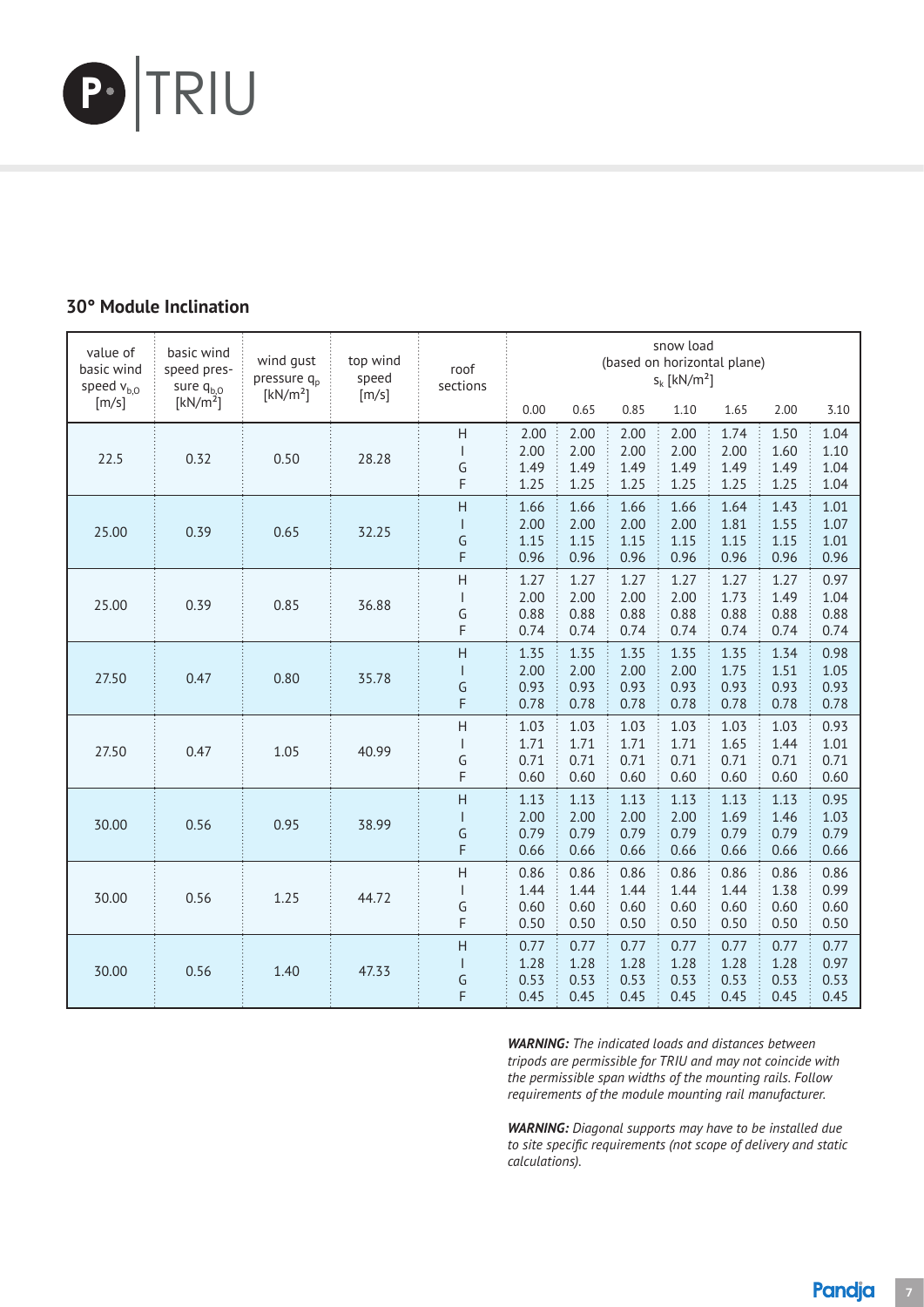

### 5° Module Inclination **35° Module Inclination**

| value of<br>basic wind<br>speed $v_{b,0}$ | basic wind<br>speed pres-<br>sure $q_{b,0}$<br>[kN/m <sup>2</sup> ] | wind gust<br>pressure q <sub>p</sub><br>[kN/m <sup>2</sup> ] | top wind<br>speed<br>[m/s] | snow load<br>(based on horizontal plane)<br>roof<br>$S_k$ [kN/m <sup>2</sup> ]<br>sections |                              |                              |                              |                              |                              |                              |                              |
|-------------------------------------------|---------------------------------------------------------------------|--------------------------------------------------------------|----------------------------|--------------------------------------------------------------------------------------------|------------------------------|------------------------------|------------------------------|------------------------------|------------------------------|------------------------------|------------------------------|
| [m/s]                                     |                                                                     |                                                              |                            |                                                                                            | 0.00                         | 0.65                         | 0.85                         | 1.10                         | 1.65                         | 2.00                         | 3.10                         |
| 22.5                                      | 0.32                                                                | 0.50                                                         | 28.28                      | H<br>ı<br>G<br>F                                                                           | 2.00<br>2.00<br>1.40<br>1.17 | 2.00<br>2.00<br>1.40<br>1.17 | 2.00<br>2.00<br>1.40<br>1.17 | 2.00<br>2.00<br>1.40<br>1.17 | 1.75<br>1.82<br>1.40<br>1.17 | 1.49<br>1.54<br>1.40<br>1.17 | 1.00<br>1.06<br>1.00<br>1.00 |
| 25.00                                     | 0.39                                                                | 0.65                                                         | 32.25                      | H<br>I<br>G<br>F                                                                           | 1.55<br>2.00<br>1.08<br>0.90 | 1.55<br>2.00<br>1.08<br>0.90 | 1.55<br>2.00<br>1.08<br>0.90 | 1.55<br>2.00<br>1.08<br>0.90 | 1.55<br>1.79<br>1.08<br>0.90 | 1.44<br>1.51<br>1.08<br>0.90 | 0.99<br>1.03<br>0.99<br>0.90 |
| 25.00                                     | 0.39                                                                | 0.85                                                         | 36.88                      | $\overline{H}$<br>$\mathsf{l}$<br>G<br>F                                                   | 1.19<br>2.00<br>0.82<br>0.69 | 1.19<br>2.00<br>0.82<br>0.69 | 1.19<br>2.00<br>0.82<br>0.69 | 1.19<br>2.00<br>0.82<br>0.69 | 1.19<br>1.75<br>0.82<br>0.69 | 1.19<br>1.49<br>0.82<br>0.69 | 0.97<br>1.00<br>0.82<br>0.69 |
| 27.50                                     | 0.47                                                                | 0.80                                                         | 35.78                      | H<br>$\overline{\phantom{a}}$<br>G<br>F                                                    | 1.26<br>2.00<br>0.87<br>0.73 | 1.26<br>2.00<br>0.87<br>0.73 | 1.26<br>2.00<br>0.87<br>0.73 | 1.26<br>2.00<br>0.87<br>0.73 | 1.26<br>1.76<br>0.87<br>0.73 | 1.26<br>1.49<br>0.87<br>0.73 | 0.98<br>1.01<br>0.87<br>0.73 |
| 27.50                                     | 0.47                                                                | 1.05                                                         | 40.99                      | H<br>$\vert$<br>G<br>F                                                                     | 0.96<br>1.60<br>0.67<br>0.56 | 0.96<br>1.60<br>0.67<br>0.56 | 0.96<br>1.60<br>0.67<br>0.56 | 0.96<br>1.60<br>0.67<br>0.56 | 0.96<br>1.60<br>0.67<br>0.56 | 0.96<br>1.45<br>0.67<br>0.56 | 0.94<br>0.99<br>0.67<br>0.56 |
| 30.00                                     | 0.56                                                                | 0.95                                                         | 38.99                      | H<br>$\begin{array}{c} \hline \end{array}$<br>G<br>F                                       | 1.06<br>2.00<br>0.74<br>0.62 | 1.06<br>2.00<br>0.74<br>0.62 | 1.06<br>2.00<br>0.74<br>0.62 | 1.06<br>2.00<br>0.79<br>0.62 | 1.06<br>1.72<br>0.74<br>0.62 | 1.06<br>1.47<br>0.74<br>0.62 | 0.96<br>1.00<br>0.74<br>0.62 |
| 30.00                                     | 0.56                                                                | 1.25                                                         | 44.72                      | $\overline{H}$<br>$\begin{array}{c} \hline \end{array}$<br>G<br>F                          | 0.81<br>1.35<br>0.56<br>0.47 | 0.81<br>1.35<br>0.56<br>0.47 | 0.81<br>1.35<br>0.56<br>0.47 | 0.81<br>1.35<br>0.56<br>0.47 | 0.81<br>1.35<br>0.56<br>0.47 | 0.81<br>1.35<br>0.56<br>0.47 | 0.81<br>0.98<br>0.56<br>0.47 |
| 30.00                                     | 0.56                                                                | 1.40                                                         | 47.33                      | H<br>$\mathsf{I}$<br>G<br>F                                                                | 0.72<br>1.20<br>0.50<br>0.42 | 0.72<br>1.20<br>0.50<br>0.42 | 0.72<br>1.20<br>0.50<br>0.42 | 0.72<br>1.20<br>0.50<br>0.42 | 0.72<br>1.20<br>0.50<br>0.42 | 0.72<br>1.20<br>0.50<br>0.42 | 0.72<br>0.97<br>0.50<br>0.42 |

*WARNING: The indicated loads and distances between tripods are permissible for TRIU and may not coincide with the permissible span widths of the mounting rails. Follow requirements of the module mounting rail manufacturer.*